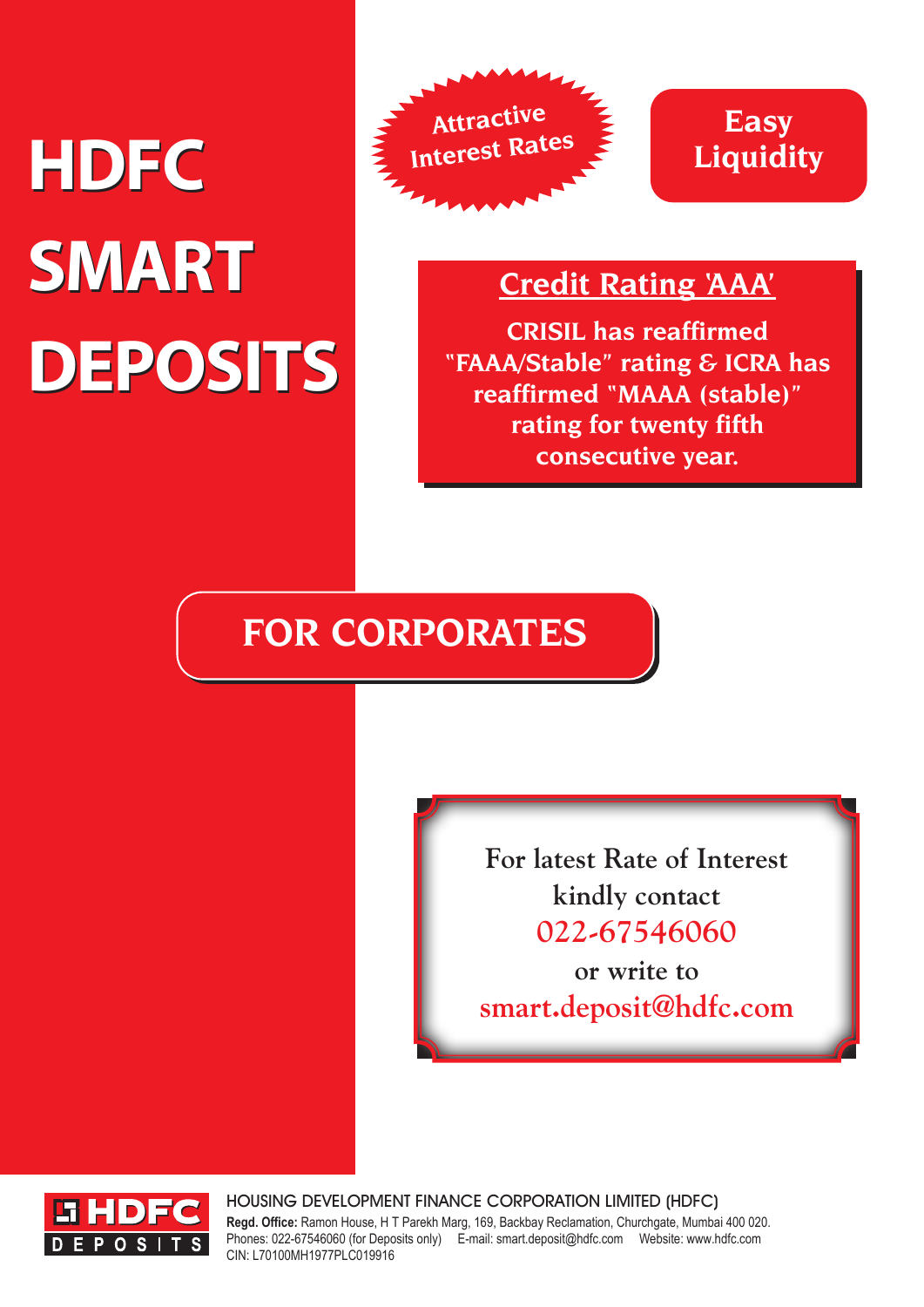#### **ELIGIBILITY**

Foundations/Institutions registered under Section 8 of the Companies Act, 2013 (Section 25 of Companies Act, 1956) & Public and Private Limited Companies (other than PSUs, companies in S&P CNX 500 and their subsidiaries) and any other body corporate, as may be decided by the management from time to time.

#### **MINIMUM DEPOSIT AMOUNT**

Companies can deposit a minimum of  $\bar{z}$  5 Lacs & a maximum of  $\bar{\tau}$  20 Crores. However the management reserves the right to vary these limits. Please use separate application forms for every deposit.

#### **MODE OF ACCEPTANCE**

#### **(a) RTGS/NEFT :**

Remit to our following account on any working day (other than Saturday).

| Beneficiary Name: HDFC LTD |                           |
|----------------------------|---------------------------|
| Account No.                | : 00600350003778          |
| <b>IFSC</b>                | $\div$ HDFC0000060        |
| Bank & Branch              | : HDFC Bank, Fort Branch. |
|                            |                           |

 Effective Deposit Date : Same day if amount is credited to our account before the cut off time (currently 12 noon); else next working day. For amounts upto  $\bar{\tau}$  10 lakhs cut off time is 4pm.

#### **(b) CHEQUE :**

 Deposit cheque favouring "HDFC LTD" (marked account payee) at any branch of HDFC Bank using the specially designed CMS Payslip (available at our office or printing through the Key Partner Portal).

 Cheque drawn on HDFC Bank (favouring "HDFC Ltd - A/c 00600350003778") may be deposited into our account with HDFC Bank using the regular pay-in-slip.

 Effective Deposit date : Date of realisation (except for HDFC Bank cheques credited after the cut off time, which will be similar to RTGS/NEFT), excluding Saturdays & Holidays.

**Note :** 1) If the amount is  $\bar{\tau}$  2 crore or more, please inform us at least one hour in advance to the cut off time and ensure that funds are credited to our account before the cut off time.

 2) Please ensure KYC is complied before remittance. Deposit Application has to be submitted immediately on credit of the amount to our bank account. If Deposit application is not submitted within 1 month of remittance, the deposit date will be from the date of submission of the application form, or as amended from time to time.

 3) Interest rate prevalent on the effective deposit date will be applicable.

#### **INTEREST**

 Interest will be payable on the deposit from the effective deposit date.

 Interest on deposits placed under Non-Cumulative Quarterly Option and Annual Income Plan shall be paid on fixed dates as given below:

| Non-cumulative-    | June 30, September 30,   |  |  |
|--------------------|--------------------------|--|--|
| Quarterly option   | December 31 and March 31 |  |  |
| Annual Income Plan | March 31                 |  |  |

In case of Cumulative Option, interest will be compounded annually and accrued on 31st March and on maturity date, after deducting tax at source, wherever applicable. The principal along with accumulated net interest will be paid on maturity once the discharged deposit receipt is submitted. In case of Non-Cumulative deposits, if the first interest due date falls within a week from the deposit date, then the interest for the first broken period will be paid in the next interest cycle.

In case of deposits accepted in number of days, interest for each of the interest periods shall be computed on an actual-by-365 days a year basis. However, where the interest period (start date to end date) includes 29th February, interest shall be computed on 366 days-a-year basis.

 Payment of interest (net of TDS-where applicable) will be made on due date through ECS. Wherever ECS facility is not available interest shall be paid by "Account Payee" cheque drawn in favour of the depositor. Interest will cease to accrue after the maturity of the deposit(s).

**Interest Rates are subject to change and the rate applicable will be the rate prevalent on the date of deposit.**

#### **TAX DEDUCTION**

Income tax will be deducted at source from the interest in accordance with Section 194A of the Income Tax Act, 1961.

#### **PREMATURE WITHDRAWAL**

 Request for premature withdrawal may be permitted at the discretion of HDFC. The interest payable shall be 1% lower than the interest rate applicable for the period for which the deposit has run or if no rate has been specified for that period, then the interest payable shall be 2% lower than the minimum rate applicable under this deposit plan. Request for premature withdrawal should be submitted atleast 2 working days in advance. Brokerage is paid upfront for the entire period of deposit to our agents. In case of premature withdrawal, the brokerage is payable for the period completed and excess brokerage paid for the remainder period upto maturity date shall be recovered at the discretion of HDFC.

#### **RENEWAL & REPAYMENT**

For renewal, the duly discharged deposit receipt must be surrendered along with a duly completed application form containing terms for renewal of deposit. The interest rate prevailing on the maturity date would be applicable on the renewed deposit.

For repayment of the deposit the duly discharged deposit receipt must be surrendered to HDFC Ltd at least 2 working days before the maturity date.

#### **KNOW YOUR CUSTOMER (KYC) COMPLIANCE**

In terms of the Prevention of Money Laundering Act, 2002, the rules notified there under and KYC Guidelines issued by the National Housing Bank (NHB), every depositor is required to comply with the KYC guidelines by submitting the required documents as mentioned on the Application Form.

#### **AUTHORISED AGENTS**

Brokerage will be paid to authorised agents as per the Corporation's policy from time to time. Agent's name and code number must be clearly mentioned in the box provided in the Application Form.

#### **GENERAL**

 Deposit(s) with HDFC are not transferable. HDFC reserves the right to change, amend, add, or delete the Terms and Conditions of the scheme without any notice or reject the application without assigning any reason.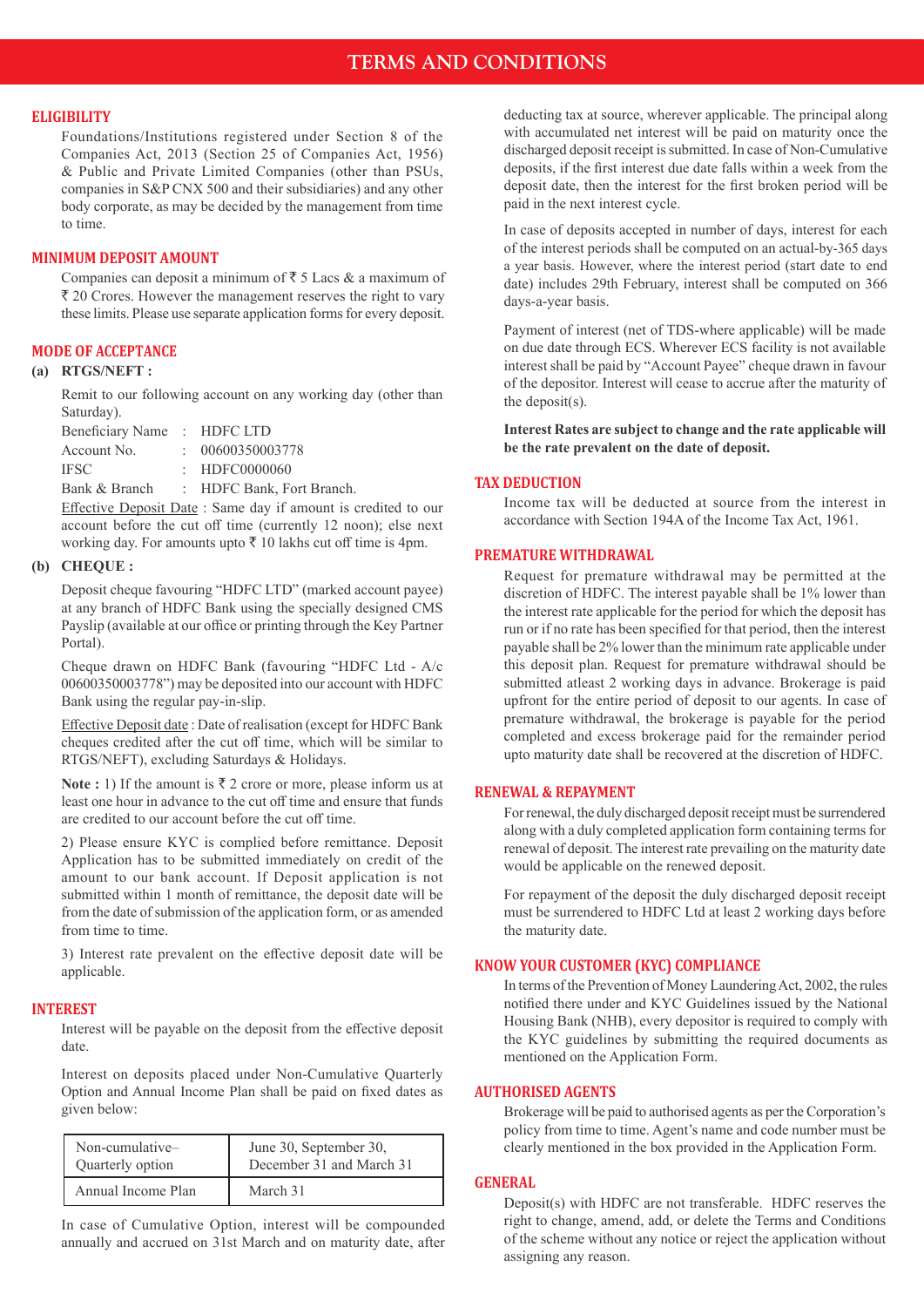| <b>EHDFC</b><br><b>DEPOSITS</b>                                                                                                                                                                                                                                                                                                                                                                                                                                                                                                                                                                                                                                                                                                                                                                                                                                                                                                                                                                                                                                                                                                                                                                                                                                                                                                                                                                                                                                                                                                                                                                                                                                                                                                                                                                                                                                                                                                                                                                                                                                                                                                                                                                                                                                                                                                                                                                                                                                                                                                                                                                                                                                                                                                                                                                                                                                                                                                                                                                                                                                                                                                                                                                                                                                                                                                                                                                                                                                                                                                                                                                                                                                                                                                                                                                                                                                                                                                                                                                                                                                                                                                                                                                                                                                                                                                                        | HOUSING DEVELOPMENT FINANCE CORPORATION LIMITED<br>Regd. Office: Ramon House, H T Parekh Marg, 169, Backbay Reclamation, Churchgate, Mumbai 400 020.<br>Phones: 022-67546060 (for Deposits only) Email: smart.deposit@hdfc.com Website: www.hdfc.com<br>CIN: L70100MH1977PLC019916 |      |                                              | Agent'<br>Code No.: CP/50913                                                                                                             | BRIVAN CONSULTANTS PVT.LTD |  |  |  |  |  |
|--------------------------------------------------------------------------------------------------------------------------------------------------------------------------------------------------------------------------------------------------------------------------------------------------------------------------------------------------------------------------------------------------------------------------------------------------------------------------------------------------------------------------------------------------------------------------------------------------------------------------------------------------------------------------------------------------------------------------------------------------------------------------------------------------------------------------------------------------------------------------------------------------------------------------------------------------------------------------------------------------------------------------------------------------------------------------------------------------------------------------------------------------------------------------------------------------------------------------------------------------------------------------------------------------------------------------------------------------------------------------------------------------------------------------------------------------------------------------------------------------------------------------------------------------------------------------------------------------------------------------------------------------------------------------------------------------------------------------------------------------------------------------------------------------------------------------------------------------------------------------------------------------------------------------------------------------------------------------------------------------------------------------------------------------------------------------------------------------------------------------------------------------------------------------------------------------------------------------------------------------------------------------------------------------------------------------------------------------------------------------------------------------------------------------------------------------------------------------------------------------------------------------------------------------------------------------------------------------------------------------------------------------------------------------------------------------------------------------------------------------------------------------------------------------------------------------------------------------------------------------------------------------------------------------------------------------------------------------------------------------------------------------------------------------------------------------------------------------------------------------------------------------------------------------------------------------------------------------------------------------------------------------------------------------------------------------------------------------------------------------------------------------------------------------------------------------------------------------------------------------------------------------------------------------------------------------------------------------------------------------------------------------------------------------------------------------------------------------------------------------------------------------------------------------------------------------------------------------------------------------------------------------------------------------------------------------------------------------------------------------------------------------------------------------------------------------------------------------------------------------------------------------------------------------------------------------------------------------------------------------------------------------------------------------------------------------------------------------------|------------------------------------------------------------------------------------------------------------------------------------------------------------------------------------------------------------------------------------------------------------------------------------|------|----------------------------------------------|------------------------------------------------------------------------------------------------------------------------------------------|----------------------------|--|--|--|--|--|
|                                                                                                                                                                                                                                                                                                                                                                                                                                                                                                                                                                                                                                                                                                                                                                                                                                                                                                                                                                                                                                                                                                                                                                                                                                                                                                                                                                                                                                                                                                                                                                                                                                                                                                                                                                                                                                                                                                                                                                                                                                                                                                                                                                                                                                                                                                                                                                                                                                                                                                                                                                                                                                                                                                                                                                                                                                                                                                                                                                                                                                                                                                                                                                                                                                                                                                                                                                                                                                                                                                                                                                                                                                                                                                                                                                                                                                                                                                                                                                                                                                                                                                                                                                                                                                                                                                                                                        |                                                                                                                                                                                                                                                                                    |      |                                              | <b>HDFC SMART DEPOSITS APPLICATION FORM</b>                                                                                              |                            |  |  |  |  |  |
|                                                                                                                                                                                                                                                                                                                                                                                                                                                                                                                                                                                                                                                                                                                                                                                                                                                                                                                                                                                                                                                                                                                                                                                                                                                                                                                                                                                                                                                                                                                                                                                                                                                                                                                                                                                                                                                                                                                                                                                                                                                                                                                                                                                                                                                                                                                                                                                                                                                                                                                                                                                                                                                                                                                                                                                                                                                                                                                                                                                                                                                                                                                                                                                                                                                                                                                                                                                                                                                                                                                                                                                                                                                                                                                                                                                                                                                                                                                                                                                                                                                                                                                                                                                                                                                                                                                                                        | PLEASE USE BLOCK LETTERS AND TICK   √   IN APPROPRIATE PLACES (PREFERABLY IN BLACK INK)                                                                                                                                                                                            |      |                                              |                                                                                                                                          | Date : ______________      |  |  |  |  |  |
| interest $@$ ____________% p.a.                                                                                                                                                                                                                                                                                                                                                                                                                                                                                                                                                                                                                                                                                                                                                                                                                                                                                                                                                                                                                                                                                                                                                                                                                                                                                                                                                                                                                                                                                                                                                                                                                                                                                                                                                                                                                                                                                                                                                                                                                                                                                                                                                                                                                                                                                                                                                                                                                                                                                                                                                                                                                                                                                                                                                                                                                                                                                                                                                                                                                                                                                                                                                                                                                                                                                                                                                                                                                                                                                                                                                                                                                                                                                                                                                                                                                                                                                                                                                                                                                                                                                                                                                                                                                                                                                                                        |                                                                                                                                                                                                                                                                                    |      |                                              | We apply for placement/renewal of a deposit of ₹ ________________________________ for a period of __________________ days/months earning |                            |  |  |  |  |  |
| <b>CATEGORY:</b>                                                                                                                                                                                                                                                                                                                                                                                                                                                                                                                                                                                                                                                                                                                                                                                                                                                                                                                                                                                                                                                                                                                                                                                                                                                                                                                                                                                                                                                                                                                                                                                                                                                                                                                                                                                                                                                                                                                                                                                                                                                                                                                                                                                                                                                                                                                                                                                                                                                                                                                                                                                                                                                                                                                                                                                                                                                                                                                                                                                                                                                                                                                                                                                                                                                                                                                                                                                                                                                                                                                                                                                                                                                                                                                                                                                                                                                                                                                                                                                                                                                                                                                                                                                                                                                                                                                                       | Public Ltd. Company<br>Section 8 Company<br>Private Ltd. Company<br>Others <sub>(pl. specify)</sub>                                                                                                                                                                                |      |                                              |                                                                                                                                          |                            |  |  |  |  |  |
| <b>PRODUCT OPTIONS:</b><br>Cumulative<br>Non Cumulative Quarterly<br>Annual                                                                                                                                                                                                                                                                                                                                                                                                                                                                                                                                                                                                                                                                                                                                                                                                                                                                                                                                                                                                                                                                                                                                                                                                                                                                                                                                                                                                                                                                                                                                                                                                                                                                                                                                                                                                                                                                                                                                                                                                                                                                                                                                                                                                                                                                                                                                                                                                                                                                                                                                                                                                                                                                                                                                                                                                                                                                                                                                                                                                                                                                                                                                                                                                                                                                                                                                                                                                                                                                                                                                                                                                                                                                                                                                                                                                                                                                                                                                                                                                                                                                                                                                                                                                                                                                            |                                                                                                                                                                                                                                                                                    |      |                                              |                                                                                                                                          |                            |  |  |  |  |  |
| <b>Name (in Block Letters)</b>                                                                                                                                                                                                                                                                                                                                                                                                                                                                                                                                                                                                                                                                                                                                                                                                                                                                                                                                                                                                                                                                                                                                                                                                                                                                                                                                                                                                                                                                                                                                                                                                                                                                                                                                                                                                                                                                                                                                                                                                                                                                                                                                                                                                                                                                                                                                                                                                                                                                                                                                                                                                                                                                                                                                                                                                                                                                                                                                                                                                                                                                                                                                                                                                                                                                                                                                                                                                                                                                                                                                                                                                                                                                                                                                                                                                                                                                                                                                                                                                                                                                                                                                                                                                                                                                                                                         |                                                                                                                                                                                                                                                                                    |      |                                              |                                                                                                                                          |                            |  |  |  |  |  |
|                                                                                                                                                                                                                                                                                                                                                                                                                                                                                                                                                                                                                                                                                                                                                                                                                                                                                                                                                                                                                                                                                                                                                                                                                                                                                                                                                                                                                                                                                                                                                                                                                                                                                                                                                                                                                                                                                                                                                                                                                                                                                                                                                                                                                                                                                                                                                                                                                                                                                                                                                                                                                                                                                                                                                                                                                                                                                                                                                                                                                                                                                                                                                                                                                                                                                                                                                                                                                                                                                                                                                                                                                                                                                                                                                                                                                                                                                                                                                                                                                                                                                                                                                                                                                                                                                                                                                        |                                                                                                                                                                                                                                                                                    |      |                                              |                                                                                                                                          |                            |  |  |  |  |  |
|                                                                                                                                                                                                                                                                                                                                                                                                                                                                                                                                                                                                                                                                                                                                                                                                                                                                                                                                                                                                                                                                                                                                                                                                                                                                                                                                                                                                                                                                                                                                                                                                                                                                                                                                                                                                                                                                                                                                                                                                                                                                                                                                                                                                                                                                                                                                                                                                                                                                                                                                                                                                                                                                                                                                                                                                                                                                                                                                                                                                                                                                                                                                                                                                                                                                                                                                                                                                                                                                                                                                                                                                                                                                                                                                                                                                                                                                                                                                                                                                                                                                                                                                                                                                                                                                                                                                                        |                                                                                                                                                                                                                                                                                    |      | <b>ADDRESS</b>                               |                                                                                                                                          |                            |  |  |  |  |  |
|                                                                                                                                                                                                                                                                                                                                                                                                                                                                                                                                                                                                                                                                                                                                                                                                                                                                                                                                                                                                                                                                                                                                                                                                                                                                                                                                                                                                                                                                                                                                                                                                                                                                                                                                                                                                                                                                                                                                                                                                                                                                                                                                                                                                                                                                                                                                                                                                                                                                                                                                                                                                                                                                                                                                                                                                                                                                                                                                                                                                                                                                                                                                                                                                                                                                                                                                                                                                                                                                                                                                                                                                                                                                                                                                                                                                                                                                                                                                                                                                                                                                                                                                                                                                                                                                                                                                                        |                                                                                                                                                                                                                                                                                    |      |                                              |                                                                                                                                          |                            |  |  |  |  |  |
|                                                                                                                                                                                                                                                                                                                                                                                                                                                                                                                                                                                                                                                                                                                                                                                                                                                                                                                                                                                                                                                                                                                                                                                                                                                                                                                                                                                                                                                                                                                                                                                                                                                                                                                                                                                                                                                                                                                                                                                                                                                                                                                                                                                                                                                                                                                                                                                                                                                                                                                                                                                                                                                                                                                                                                                                                                                                                                                                                                                                                                                                                                                                                                                                                                                                                                                                                                                                                                                                                                                                                                                                                                                                                                                                                                                                                                                                                                                                                                                                                                                                                                                                                                                                                                                                                                                                                        |                                                                                                                                                                                                                                                                                    |      |                                              |                                                                                                                                          |                            |  |  |  |  |  |
| City:                                                                                                                                                                                                                                                                                                                                                                                                                                                                                                                                                                                                                                                                                                                                                                                                                                                                                                                                                                                                                                                                                                                                                                                                                                                                                                                                                                                                                                                                                                                                                                                                                                                                                                                                                                                                                                                                                                                                                                                                                                                                                                                                                                                                                                                                                                                                                                                                                                                                                                                                                                                                                                                                                                                                                                                                                                                                                                                                                                                                                                                                                                                                                                                                                                                                                                                                                                                                                                                                                                                                                                                                                                                                                                                                                                                                                                                                                                                                                                                                                                                                                                                                                                                                                                                                                                                                                  |                                                                                                                                                                                                                                                                                    | Pin: |                                              | Country:                                                                                                                                 |                            |  |  |  |  |  |
| Tel:                                                                                                                                                                                                                                                                                                                                                                                                                                                                                                                                                                                                                                                                                                                                                                                                                                                                                                                                                                                                                                                                                                                                                                                                                                                                                                                                                                                                                                                                                                                                                                                                                                                                                                                                                                                                                                                                                                                                                                                                                                                                                                                                                                                                                                                                                                                                                                                                                                                                                                                                                                                                                                                                                                                                                                                                                                                                                                                                                                                                                                                                                                                                                                                                                                                                                                                                                                                                                                                                                                                                                                                                                                                                                                                                                                                                                                                                                                                                                                                                                                                                                                                                                                                                                                                                                                                                                   |                                                                                                                                                                                                                                                                                    |      |                                              | Fax:                                                                                                                                     |                            |  |  |  |  |  |
| E-mail:                                                                                                                                                                                                                                                                                                                                                                                                                                                                                                                                                                                                                                                                                                                                                                                                                                                                                                                                                                                                                                                                                                                                                                                                                                                                                                                                                                                                                                                                                                                                                                                                                                                                                                                                                                                                                                                                                                                                                                                                                                                                                                                                                                                                                                                                                                                                                                                                                                                                                                                                                                                                                                                                                                                                                                                                                                                                                                                                                                                                                                                                                                                                                                                                                                                                                                                                                                                                                                                                                                                                                                                                                                                                                                                                                                                                                                                                                                                                                                                                                                                                                                                                                                                                                                                                                                                                                |                                                                                                                                                                                                                                                                                    |      |                                              |                                                                                                                                          |                            |  |  |  |  |  |
|                                                                                                                                                                                                                                                                                                                                                                                                                                                                                                                                                                                                                                                                                                                                                                                                                                                                                                                                                                                                                                                                                                                                                                                                                                                                                                                                                                                                                                                                                                                                                                                                                                                                                                                                                                                                                                                                                                                                                                                                                                                                                                                                                                                                                                                                                                                                                                                                                                                                                                                                                                                                                                                                                                                                                                                                                                                                                                                                                                                                                                                                                                                                                                                                                                                                                                                                                                                                                                                                                                                                                                                                                                                                                                                                                                                                                                                                                                                                                                                                                                                                                                                                                                                                                                                                                                                                                        | Income-tax Permanent Account No. (PAN):                                                                                                                                                                                                                                            |      |                                              |                                                                                                                                          |                            |  |  |  |  |  |
|                                                                                                                                                                                                                                                                                                                                                                                                                                                                                                                                                                                                                                                                                                                                                                                                                                                                                                                                                                                                                                                                                                                                                                                                                                                                                                                                                                                                                                                                                                                                                                                                                                                                                                                                                                                                                                                                                                                                                                                                                                                                                                                                                                                                                                                                                                                                                                                                                                                                                                                                                                                                                                                                                                                                                                                                                                                                                                                                                                                                                                                                                                                                                                                                                                                                                                                                                                                                                                                                                                                                                                                                                                                                                                                                                                                                                                                                                                                                                                                                                                                                                                                                                                                                                                                                                                                                                        | <b>HDFC Customer Number (for existing customers):</b>                                                                                                                                                                                                                              |      |                                              |                                                                                                                                          |                            |  |  |  |  |  |
| <b>REMITTANCE DETAILS</b>                                                                                                                                                                                                                                                                                                                                                                                                                                                                                                                                                                                                                                                                                                                                                                                                                                                                                                                                                                                                                                                                                                                                                                                                                                                                                                                                                                                                                                                                                                                                                                                                                                                                                                                                                                                                                                                                                                                                                                                                                                                                                                                                                                                                                                                                                                                                                                                                                                                                                                                                                                                                                                                                                                                                                                                                                                                                                                                                                                                                                                                                                                                                                                                                                                                                                                                                                                                                                                                                                                                                                                                                                                                                                                                                                                                                                                                                                                                                                                                                                                                                                                                                                                                                                                                                                                                              |                                                                                                                                                                                                                                                                                    |      | <b>BANK ACCOUNT DETAILS</b>                  |                                                                                                                                          |                            |  |  |  |  |  |
|                                                                                                                                                                                                                                                                                                                                                                                                                                                                                                                                                                                                                                                                                                                                                                                                                                                                                                                                                                                                                                                                                                                                                                                                                                                                                                                                                                                                                                                                                                                                                                                                                                                                                                                                                                                                                                                                                                                                                                                                                                                                                                                                                                                                                                                                                                                                                                                                                                                                                                                                                                                                                                                                                                                                                                                                                                                                                                                                                                                                                                                                                                                                                                                                                                                                                                                                                                                                                                                                                                                                                                                                                                                                                                                                                                                                                                                                                                                                                                                                                                                                                                                                                                                                                                                                                                                                                        | Cheque No. / UTR No. (In case of RTGS):                                                                                                                                                                                                                                            |      | <b>Bank Account No.</b><br><b>MICR Code:</b> |                                                                                                                                          |                            |  |  |  |  |  |
| Date:                                                                                                                                                                                                                                                                                                                                                                                                                                                                                                                                                                                                                                                                                                                                                                                                                                                                                                                                                                                                                                                                                                                                                                                                                                                                                                                                                                                                                                                                                                                                                                                                                                                                                                                                                                                                                                                                                                                                                                                                                                                                                                                                                                                                                                                                                                                                                                                                                                                                                                                                                                                                                                                                                                                                                                                                                                                                                                                                                                                                                                                                                                                                                                                                                                                                                                                                                                                                                                                                                                                                                                                                                                                                                                                                                                                                                                                                                                                                                                                                                                                                                                                                                                                                                                                                                                                                                  |                                                                                                                                                                                                                                                                                    |      | <b>IFSC Code:</b>                            |                                                                                                                                          |                            |  |  |  |  |  |
|                                                                                                                                                                                                                                                                                                                                                                                                                                                                                                                                                                                                                                                                                                                                                                                                                                                                                                                                                                                                                                                                                                                                                                                                                                                                                                                                                                                                                                                                                                                                                                                                                                                                                                                                                                                                                                                                                                                                                                                                                                                                                                                                                                                                                                                                                                                                                                                                                                                                                                                                                                                                                                                                                                                                                                                                                                                                                                                                                                                                                                                                                                                                                                                                                                                                                                                                                                                                                                                                                                                                                                                                                                                                                                                                                                                                                                                                                                                                                                                                                                                                                                                                                                                                                                                                                                                                                        |                                                                                                                                                                                                                                                                                    |      |                                              |                                                                                                                                          |                            |  |  |  |  |  |
|                                                                                                                                                                                                                                                                                                                                                                                                                                                                                                                                                                                                                                                                                                                                                                                                                                                                                                                                                                                                                                                                                                                                                                                                                                                                                                                                                                                                                                                                                                                                                                                                                                                                                                                                                                                                                                                                                                                                                                                                                                                                                                                                                                                                                                                                                                                                                                                                                                                                                                                                                                                                                                                                                                                                                                                                                                                                                                                                                                                                                                                                                                                                                                                                                                                                                                                                                                                                                                                                                                                                                                                                                                                                                                                                                                                                                                                                                                                                                                                                                                                                                                                                                                                                                                                                                                                                                        |                                                                                                                                                                                                                                                                                    |      |                                              |                                                                                                                                          |                            |  |  |  |  |  |
| (In case of Renewal)                                                                                                                                                                                                                                                                                                                                                                                                                                                                                                                                                                                                                                                                                                                                                                                                                                                                                                                                                                                                                                                                                                                                                                                                                                                                                                                                                                                                                                                                                                                                                                                                                                                                                                                                                                                                                                                                                                                                                                                                                                                                                                                                                                                                                                                                                                                                                                                                                                                                                                                                                                                                                                                                                                                                                                                                                                                                                                                                                                                                                                                                                                                                                                                                                                                                                                                                                                                                                                                                                                                                                                                                                                                                                                                                                                                                                                                                                                                                                                                                                                                                                                                                                                                                                                                                                                                                   | HDFC Deposit Receipt No. _______________                                                                                                                                                                                                                                           |      |                                              | Maturity Date                                                                                                                            |                            |  |  |  |  |  |
| The above Bank account information must match with the cheque / RTGS instructions issued for placing the deposit . HDFC will credit interest amount (net of TDS), to the above bank account through ECS / NEFT / RTGS on the<br>respective due dates. HDFC will also credit the repayment proceeds (including accumulated interest, if any) to the above bank account through NEFT/RTGS upon the depositor submitting the discharged receipt for the same.<br>We hereby declare that name of company/institution mentioned above is the beneficial owner of this deposit and as such the company/institution should be treated as the payee for the purpose of tax deduction under Section 1<br>Tax Act, 1961. We hereby agree to abide by the terms and conditions governing HDFC Smart Deposits scheme.<br>We certify that the information provided above is in accordance with section 285BA of the Income Tax Act, 1961 read with Rules 114F to 114H of the Income Tax Rules, 1962. We also certify that we are not a tax-resident of a<br>India. We have not withheld any material information that may affect the assessment/categorization of the account as a Reportable account or otherwise. We permit/authorise HDFC Ltd. to collect, store, communicate and proce<br>relating to the account and all transactions therein, by HDFC Ltd. and any of its affiliates wherever situated including sharing, transfer and disclosure between them and to the authorities in and/or outside India of any c<br>compliance with any law or regulation whether domestic or foreign. We undertake to inform you immediately of any changes that may take place in the information provided above as well as in the documentary evidence provided<br>certification becomes incorrect and to provide revised self-certification along with documentary evidence. We also agree that our failure to disclose any material fact known to us, now or in future, may invalidate our appl<br>be within its right to put restrictions in the operations of our account or close it or report to any regulator and/or any authority designated by the Government of India (GOI)/RBI for the purpose or take any other action<br>ate by HDFC Ltd. If the deficiency is not remedied by us within the stipulated period, thereby accept and acknowledge that HDFC Ltd. shall have the right and authority to carry out investigations from the information avail<br>confirming the information provided by us to HDFC Ltd. It shall be our responsibility to educate ourselves and to comply at all times with all relevant laws relating to reporting under section 285BA of the Act read with th<br>agree to furnish such information and/or documents as HDFC Ltd. may require from time to time on account of any change in law either in India or abroad in the subject matter herein. We shall indemnify HDFC Ltd. for any los<br>HDFC Ltd. on account of providing incorrect or incomplete information.<br>We further declare that, we are authorized to make this deposit in the above-mentioned scheme (HDFC Smart deposit) and that the amount kept in the deposit is through legitimate source and does not involve directly or indir<br>of schedule of offense and/or is not designed for the purpose of any contravention or evasion of the provisions of the Prevention of Money Laundering Act, 2002 and any Rules, Regulations, Notifications, Guidelines or Direc<br>amended from time to time. We shall provide any further information and fully co-operate in<br>any investigation as and when required by the Corporation in accordance to the applicable<br>On Maturity of the deposit, I/We hereby give my/our explicit consent to HDFC Limited to<br>Law. We further affirm that the information/details provided by us are true and correct in<br>all respect and nothing has been concealed. We hereby agree to abide by the terms and<br>$\Box$ Renew principal and interest<br>conditions governing HDFC Smart Deposits scheme.<br>$\Box$ Renew principal<br>We have gone through the financial and other statements/particulars/representations<br>furnished/made by the Corporation and after careful consideration we are making the<br>$\Box$ Pay the principal and interest to my/our designated Bank Account mentioned herein. |                                                                                                                                                                                                                                                                                    |      |                                              |                                                                                                                                          |                            |  |  |  |  |  |
|                                                                                                                                                                                                                                                                                                                                                                                                                                                                                                                                                                                                                                                                                                                                                                                                                                                                                                                                                                                                                                                                                                                                                                                                                                                                                                                                                                                                                                                                                                                                                                                                                                                                                                                                                                                                                                                                                                                                                                                                                                                                                                                                                                                                                                                                                                                                                                                                                                                                                                                                                                                                                                                                                                                                                                                                                                                                                                                                                                                                                                                                                                                                                                                                                                                                                                                                                                                                                                                                                                                                                                                                                                                                                                                                                                                                                                                                                                                                                                                                                                                                                                                                                                                                                                                                                                                                                        |                                                                                                                                                                                                                                                                                    |      |                                              | deposit with the Corporation at our own risk and volition.                                                                               |                            |  |  |  |  |  |
| <b>Signature of Authorised Signatories</b><br>Name of Authorised Signatories with PAN No. & Mobile<br>PAN No.                                                                                                                                                                                                                                                                                                                                                                                                                                                                                                                                                                                                                                                                                                                                                                                                                                                                                                                                                                                                                                                                                                                                                                                                                                                                                                                                                                                                                                                                                                                                                                                                                                                                                                                                                                                                                                                                                                                                                                                                                                                                                                                                                                                                                                                                                                                                                                                                                                                                                                                                                                                                                                                                                                                                                                                                                                                                                                                                                                                                                                                                                                                                                                                                                                                                                                                                                                                                                                                                                                                                                                                                                                                                                                                                                                                                                                                                                                                                                                                                                                                                                                                                                                                                                                          |                                                                                                                                                                                                                                                                                    |      |                                              |                                                                                                                                          |                            |  |  |  |  |  |
| i) Name                                                                                                                                                                                                                                                                                                                                                                                                                                                                                                                                                                                                                                                                                                                                                                                                                                                                                                                                                                                                                                                                                                                                                                                                                                                                                                                                                                                                                                                                                                                                                                                                                                                                                                                                                                                                                                                                                                                                                                                                                                                                                                                                                                                                                                                                                                                                                                                                                                                                                                                                                                                                                                                                                                                                                                                                                                                                                                                                                                                                                                                                                                                                                                                                                                                                                                                                                                                                                                                                                                                                                                                                                                                                                                                                                                                                                                                                                                                                                                                                                                                                                                                                                                                                                                                                                                                                                |                                                                                                                                                                                                                                                                                    |      | Mobile                                       |                                                                                                                                          |                            |  |  |  |  |  |
| ii) Name                                                                                                                                                                                                                                                                                                                                                                                                                                                                                                                                                                                                                                                                                                                                                                                                                                                                                                                                                                                                                                                                                                                                                                                                                                                                                                                                                                                                                                                                                                                                                                                                                                                                                                                                                                                                                                                                                                                                                                                                                                                                                                                                                                                                                                                                                                                                                                                                                                                                                                                                                                                                                                                                                                                                                                                                                                                                                                                                                                                                                                                                                                                                                                                                                                                                                                                                                                                                                                                                                                                                                                                                                                                                                                                                                                                                                                                                                                                                                                                                                                                                                                                                                                                                                                                                                                                                               |                                                                                                                                                                                                                                                                                    |      | PAN No.                                      |                                                                                                                                          |                            |  |  |  |  |  |
|                                                                                                                                                                                                                                                                                                                                                                                                                                                                                                                                                                                                                                                                                                                                                                                                                                                                                                                                                                                                                                                                                                                                                                                                                                                                                                                                                                                                                                                                                                                                                                                                                                                                                                                                                                                                                                                                                                                                                                                                                                                                                                                                                                                                                                                                                                                                                                                                                                                                                                                                                                                                                                                                                                                                                                                                                                                                                                                                                                                                                                                                                                                                                                                                                                                                                                                                                                                                                                                                                                                                                                                                                                                                                                                                                                                                                                                                                                                                                                                                                                                                                                                                                                                                                                                                                                                                                        |                                                                                                                                                                                                                                                                                    |      | Mobile                                       |                                                                                                                                          |                            |  |  |  |  |  |
| iii) Name                                                                                                                                                                                                                                                                                                                                                                                                                                                                                                                                                                                                                                                                                                                                                                                                                                                                                                                                                                                                                                                                                                                                                                                                                                                                                                                                                                                                                                                                                                                                                                                                                                                                                                                                                                                                                                                                                                                                                                                                                                                                                                                                                                                                                                                                                                                                                                                                                                                                                                                                                                                                                                                                                                                                                                                                                                                                                                                                                                                                                                                                                                                                                                                                                                                                                                                                                                                                                                                                                                                                                                                                                                                                                                                                                                                                                                                                                                                                                                                                                                                                                                                                                                                                                                                                                                                                              |                                                                                                                                                                                                                                                                                    |      | PAN No.                                      |                                                                                                                                          |                            |  |  |  |  |  |
|                                                                                                                                                                                                                                                                                                                                                                                                                                                                                                                                                                                                                                                                                                                                                                                                                                                                                                                                                                                                                                                                                                                                                                                                                                                                                                                                                                                                                                                                                                                                                                                                                                                                                                                                                                                                                                                                                                                                                                                                                                                                                                                                                                                                                                                                                                                                                                                                                                                                                                                                                                                                                                                                                                                                                                                                                                                                                                                                                                                                                                                                                                                                                                                                                                                                                                                                                                                                                                                                                                                                                                                                                                                                                                                                                                                                                                                                                                                                                                                                                                                                                                                                                                                                                                                                                                                                                        |                                                                                                                                                                                                                                                                                    |      | Mobile                                       |                                                                                                                                          |                            |  |  |  |  |  |
| FOR OFFICE USE ONLY<br>Document Reference No.<br>Date of Receipt<br>Verified by                                                                                                                                                                                                                                                                                                                                                                                                                                                                                                                                                                                                                                                                                                                                                                                                                                                                                                                                                                                                                                                                                                                                                                                                                                                                                                                                                                                                                                                                                                                                                                                                                                                                                                                                                                                                                                                                                                                                                                                                                                                                                                                                                                                                                                                                                                                                                                                                                                                                                                                                                                                                                                                                                                                                                                                                                                                                                                                                                                                                                                                                                                                                                                                                                                                                                                                                                                                                                                                                                                                                                                                                                                                                                                                                                                                                                                                                                                                                                                                                                                                                                                                                                                                                                                                                        |                                                                                                                                                                                                                                                                                    |      |                                              |                                                                                                                                          |                            |  |  |  |  |  |
|                                                                                                                                                                                                                                                                                                                                                                                                                                                                                                                                                                                                                                                                                                                                                                                                                                                                                                                                                                                                                                                                                                                                                                                                                                                                                                                                                                                                                                                                                                                                                                                                                                                                                                                                                                                                                                                                                                                                                                                                                                                                                                                                                                                                                                                                                                                                                                                                                                                                                                                                                                                                                                                                                                                                                                                                                                                                                                                                                                                                                                                                                                                                                                                                                                                                                                                                                                                                                                                                                                                                                                                                                                                                                                                                                                                                                                                                                                                                                                                                                                                                                                                                                                                                                                                                                                                                                        |                                                                                                                                                                                                                                                                                    |      |                                              |                                                                                                                                          |                            |  |  |  |  |  |